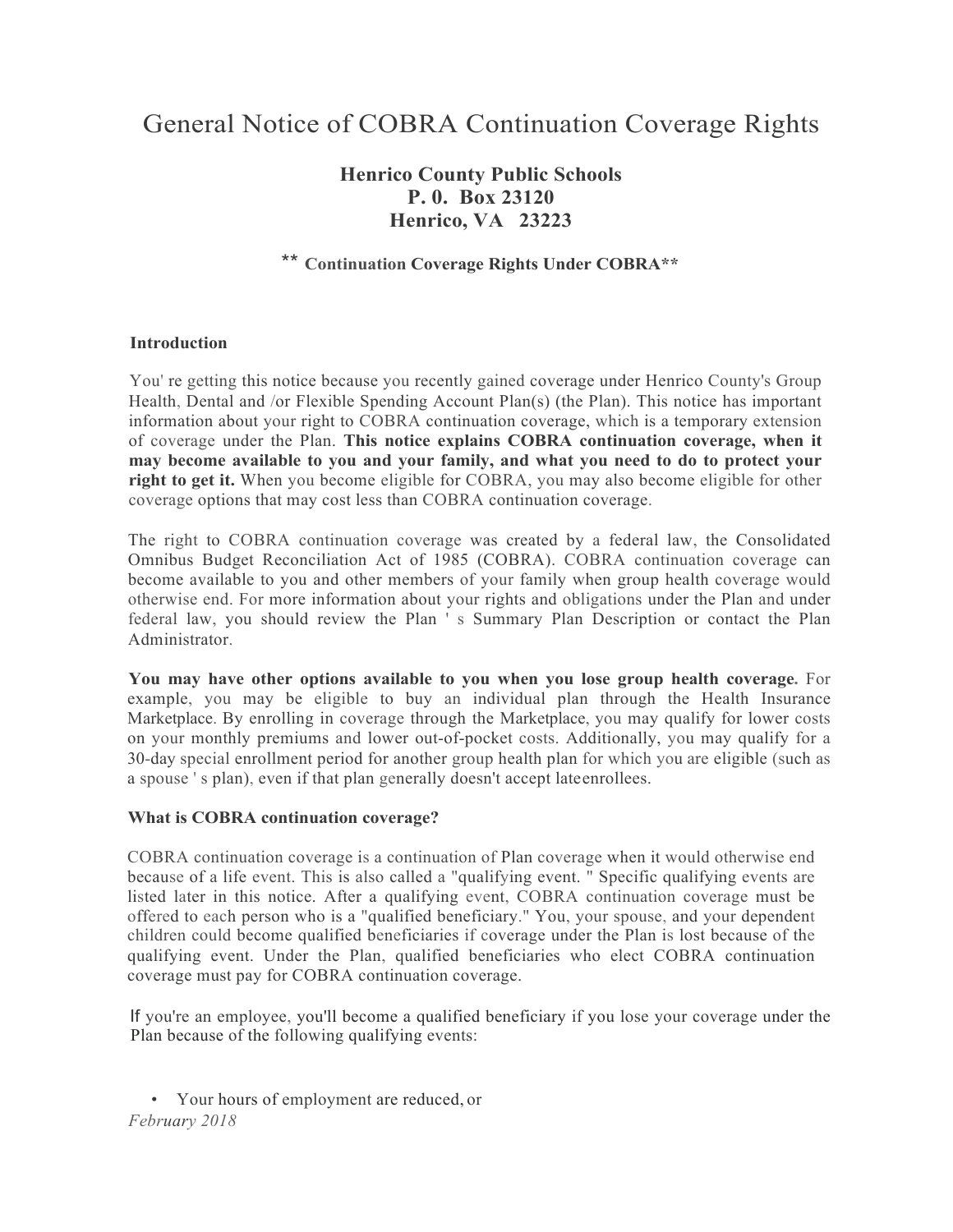• Your employment ends for any reason other than your grossmisconduct.

If you're the spouse of an employee, you'11 become a qualified beneficiary if you lose your coverage under the Plan because of the following qualifying events:

- Your spouse dies;
- Your spouse's hours of employment are reduced;
- Your spouse 's employment ends for any reason other than his or her gross misconduct;
- Your spouse becomes entitled to Medicare benefits (under Part A, Part B, or both); or
- You become divorced or legally separated from your spouse.

Your dependent children will become qualified beneficiaries if they lose coverage under the Plan because of the following qualifying events:

- The parent-employee dies;
- The parent-employee's hours of employment are reduced;
- The parent-employee's employment ends for any reason other than his or her gross misconduct;
- The parent-employee becomes entitled to Medicare benefits (Part A, Part B, or both);
- The parents become divorced or legally separated; or
- The child stops being eligible for coverage under the Plan as a "dependent child. "

## **When is COBRA continuation coverage available?**

The Plan will offer COBRA continuation coverage to qualified beneficiaries only after the Plan Administrator has been notified that a qualifying event has occurred. The employer must notify the Plan Administrator of the following qualifying events:

- The end of employment or reduction of hours of employment;
- Death of the employee; or
- The employee's becoming entitled to Medicare benefits (under Part A, Part B, or both).

**For all other qualifying events (divorce or legal separation of the employee and spouse or a dependent child's losing eligibility for coverage as a dependent child), you must notify the Plan Administrator within 60 days after the qualifying event occurs. You must provide this notice to: Henrico County Public Schools' Benefits Office within the 60-day notice period.**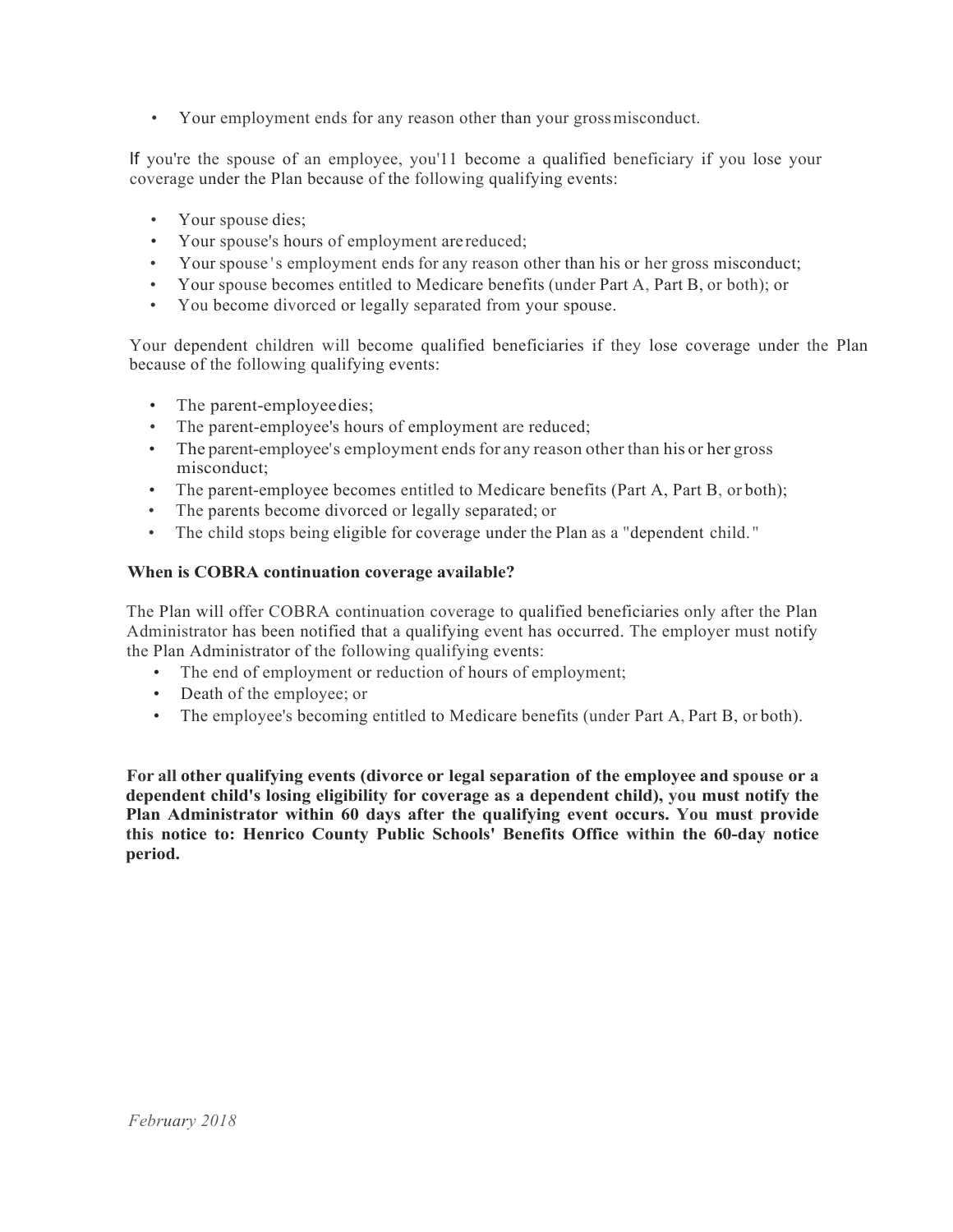## **NOTICE PROCEDURES:**

Any notice that you provide must be in writing. Oral notice, including notice by telephone, is not acceptable. You must mail, fax or hand deliver your notice to:

## **Henrico County Public Schools Attn: Health Benefits Office P. 0. Box 23120 Henrico, VA 23223 Fax: (804) 652-3988**

If mailed, your notice must be postmarked no later than the last day of the required notice period. Any notice you provide must state:

- The name of the plan or plans under which you lost or are losing coverage,
- The name and address of the employee covered under the plan,
- The name(s) and address(es) of the qualified beneficiary(ies), and
- The qualifying event and the date it happened.

If the qualifying event is a **divorce,** your notice must include a **copy of the divorce decree.**

## **How is COBRA continuation coverage provided?**

Once the Plan Administrator receives notice that a qualifying event has occurred, COBRA continuation coverage will be offered to each of the qualified beneficiaries. Each qualified beneficiary will have an independent right to elect COBRA continuation coverage. Covered employees may elect COBRA continuation coverage on behalf of their spouses, and parents may elect COBRA continuation coverage on behalf of their children.

COBRA continuation coverage is a temporary continuation of coverage that generally lasts for 18 months due to employment termination or reduction of hours of work. Ce11ain qualifying events, or a second qualifying event during the initial period of coverage, may permit a beneficiary to receive a maximum of 36 months of coverage.

There are also ways in which this 18-month period of COBRA continuation coverage can be extended:

#### *Disability extension of 18-month period of COBRA continuation coverage*

If you or anyone in your family covered under the Plan is determined by Social Security to be disabled and you notify the Plan Administrator in a timely fashion, you and your entire family may be entitled to get up to an additional 11 months of COBRA continuation coverage, for a maximum of 29 months. The disability would have to have started at some time before the 60th day of COBRA continuation coverage and must last at least until the end of the 18-month period of COBRA continuation coverage.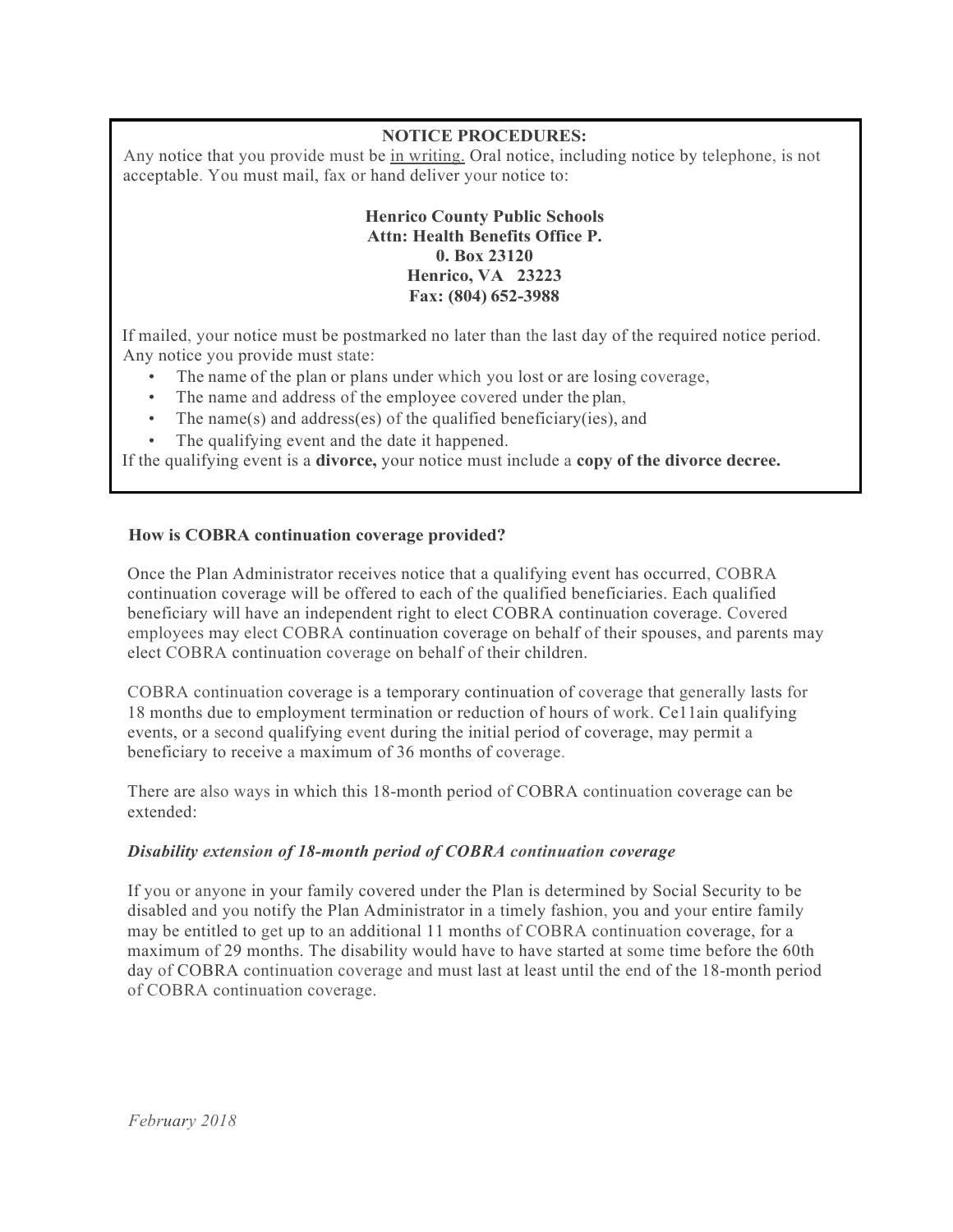You must make sure that the Henrico County Public Schools' Benefits Office is notified in writing of the Social Security Administration's determination within 60 days after (i) the date of the determination or (ii) the date of the qualifying event or (iii) the date coverage is lost due to the qualifying event, whichever occurs last. But in any event the notice must be provided before the end of the 18-month period of COBRA continuation coverage. The plan requires you to follow the procedures specified above in **"You Must Give Notice of Some Qualifying Events".**

Your notice must include:

- the name of the disabled qualified beneficiary
- the date that the qualified beneficiary became disabled, and
- the date that the Social Security Administration made its determination
- a copy of the Social Security Administration's determination.
- Mail to:

**Henrico County Public Schools Attn: Benefits Office P. 0. Box 23120 Henrico, VA 23223**

#### *Second qualifying event extension of 18-month period of continuation coverage*

If your family experiences another qualifying event during the 18 months of COBRA continuation coverage, the spouse and dependent children in your family can get up to 18 additional months of COBRA continuation coverage, for a maximum of 36 months, if the Plan is properly notified about the second qualifying event. This extension may be available to the spouse and any dependent children getting COBRA continuation coverage if the employee or former employee dies; becomes entitled to Medicare benefits (under Part A, Part B, or both); gets divorced or legally separated; or if the dependent child stops being eligible under the Plan as a dependent child. This extension is only available if the second qualifying event would have caused the spouse or dependent child to lose coverage under the Plan had the first qualifying event not occurred.

#### **Are there other coverage options besides COBRA Continuation Coverage?**

Yes. Instead of enrolling in COBRA continuation coverage, there may be other coverage options for you and your family through the Health Insurance Marketplace, Medicaid, or other group health plan coverage options (such as a spouse's plan) through what is called a "special enrollment period." Some of these options may cost less than COBRA continuation coverage. You can learn more about many of these options at www.HealthCare.gov.

#### If **you have questions**

Questions concerning your Plan or your COBRA continuation coverage rights should be addressed to the contact or contacts identified below. For more information about your rights under the Employee Retirement Income Security Act (ERISA), including COBRA, the Patient Protection and Affordable Care Act, and other laws affecting group health plans, contact the nearest Regional or District Office of the U.S. Department of Labor ' s Employee Benefits Security Administration (EBSA) in your area or visit www.dol.gov/ebsa. (Addresses and phone